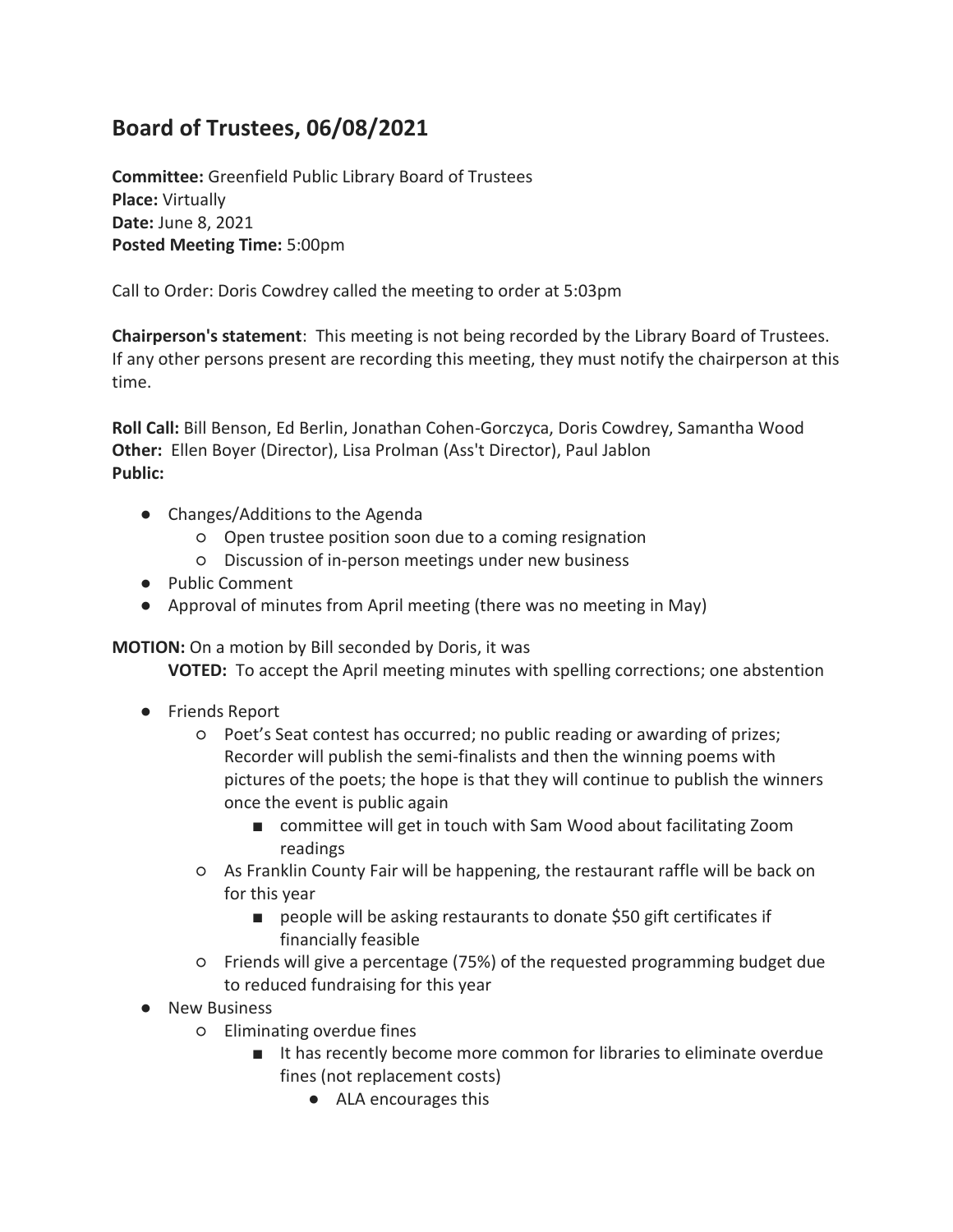- CWMARS strongly recommends it happening
- Articles show this to be a social justice issue
	- the people who need the library the most are the ones who are most likely to accrue fines
	- Affects many children who are in transitional living situations who accrue the maximum fines and then can't borrow materials
- Ouestion about the difference between overdue fines and lost materials
	- difference is between something that is returned versus something that isn't
	- materials are considered lost when overdue for over a month
- Fines also cause negative interactions between the patron and staff members
- The one late fee we wish to keep is the museum pass fine to encourage people to bring the passes back on time

**MOTION:** On a motion by Jonathan seconded by Sam, it was unanimously **VOTED:** To eliminate library fines going forward and retrospectively

**MOTION:** On a motion by Sam seconded by Jonathan, it was unanimously **VOTED:** To maintain the overdue fines on museum passes

- Upcoming open board position
	- Discussion on how to fill position
		- Create preliminary screening committee to bring names forward for board to consider for opening
			- Suggest Bill and Sam to work on committee with a library staff member to serve as well
			- meetings need to be listed as public but can invoke executive session so discussion can be private
- Discussion of in-person meetings
	- Cannot use senior center until after COVID clinics are done, which is soon
	- Mayor has offered meeting room on second floor of city hall as another option
	- question if meeting in person means we also have to have it on WebEx
	- IT department has said hybrid meetings are not feasible at this time
	- must be decided by City
	- July's meeting will be in-person unless meeting needs to be on WebEx
- Old Business and Committee Reports
	- Update on current limited library services and next steps
		- timeline has been moved up again
		- 6/5 (Saturday) we opened for browsing on Saturdays 10-2pm
		- 6/12 will be the last day of GPL-to-Go
		- Week of 6/14, we will only be open for browsing, but people can pick up GPL-to-Go materials during that week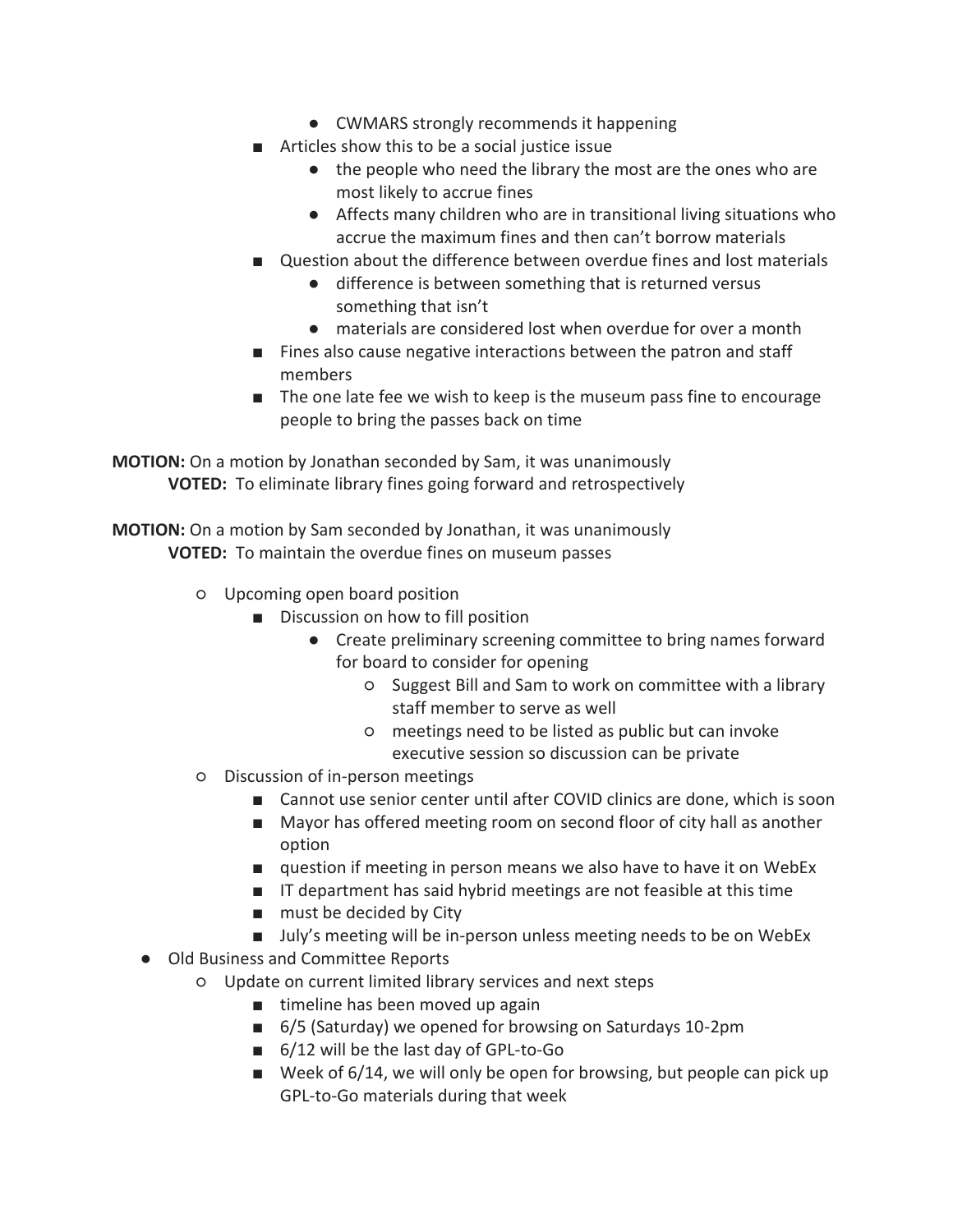- **■** Week of  $6/21$ , we go to 6 days a week at 4 hours a day
- Week of July 21, we reopen to 45 hours a week; we are short a staff member to be open our total pre-COVID hours, but by September we will be back at 51 hours a week.
- Building Committee
	- The news we got last week could not have been better
		- bids came in under budget with all add alternates
		- DA Sullivan has gotten approval from the board
			- Local builders with a good reputation
			- will hire local subcontractors as well
		- Mayor signed a notice of award which was hand-delivered
			- contract will be awarded
			- anticipated groundbreaking is August 15
		- A sign is in process with a picture of the new building
			- want a wow factor and something that will help the Foundation with the fundraising push
		- We will have money for landscaping and art
- Foundation
	- having a donor event at Terrazza's at the end of June to showcase the design and allow the donors to meet the members of the Foundation
	- Good opportunity to bring people together as a community
	- It is a testament to planning that the city is getting this project in such a time of need
- Fire Station
	- no report
- Director's Report
	- Introduction party for Youth Services staff on 6/5
		- mostly an open house with crafts with over 100 attendees
		- great reviews from kids who attended
		- we are participating in a state-wide program where the library has a mascot that goes to locations unique to Greenfield and has pictures taken
			- Vote was to name the mascot Blueberry
			- Blueberry's seven babies are being raffled off over the SRP, the first went home with someone at the party
			- if you have suggestions of where to bring Blueberry for her photos, please let us know
		- New focus of children's room will be children's literacy rather than theatrical productions
	- Community Read will be happening with GCC, GHS, and the library with details to follow
	- The Betes have asked that part of their donation to the library go to the Teen Space